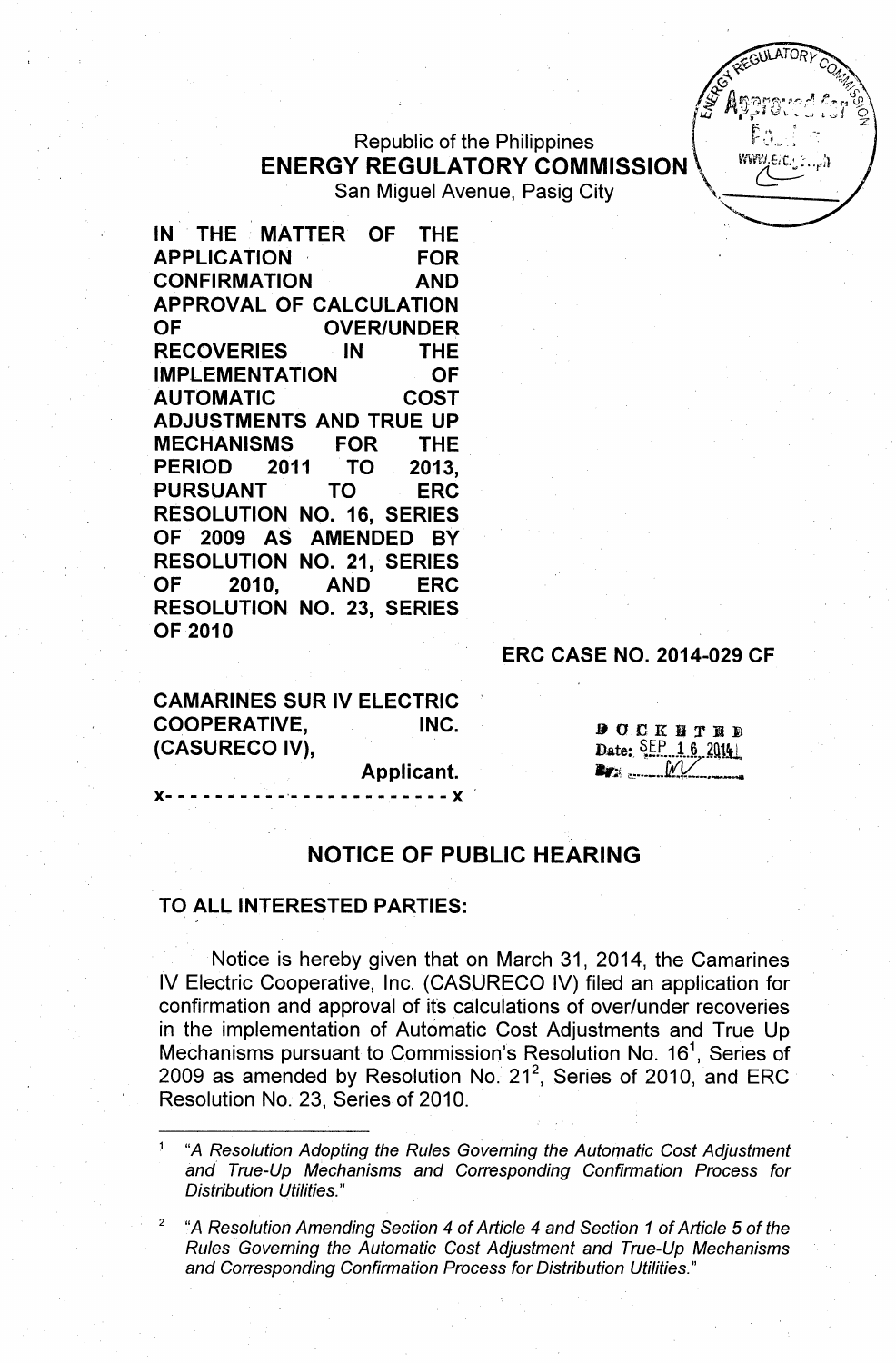In the said application, CASURECO IV alleged, among others, that:

- 1. It is an electric cooperative (EC), duly organized and existing under and by virtue of the laws of the Republic of the Philippines, with principal office at Barangay Talojongon, Tigaon, Camarines Sur. It is represented in this instance by its General Manager, Atty. Veronica T. Briones pursuant to a board resolution copy of which is attached to the instant application as Annex "A";
- 2. It is the holder of an exclusive franchise issued by the National Electrification Commission (NEC), authorized to operate an electric light and power distribution service in the Municipalities of Ocampo, Tigaon, Sangay, Goa, San Jose, Lagonoy, Presentacion, Caramoan, and Garchitorena, all in the Province of Camarines Sur;
- 3. Pursuant to the Commission's Resolution No. 16, Series of 2009 as amended by Resolution No. 21, Series of 2010 and Resolution No. 23, Series of 2010, Distribution Utilities (DUs) and Electric Cooperatives (ECs) are required to file their respective consolidated applications for the approval of their over or under recoveries on the implementation of various automatic cost adjustments and true-up mechanisms, such as: Automatic Generation Rate (AGR) and System Loss Adjustment Mechanism, Transmission Rate (TR) Adjustment Mechanism, Lifeline Rate Recovery Mechanism, Calculation of the Over/Under Recovery in the Implementation of Lifeline Rates by DUs, True-up Mechanism of the Over/Under Recovery in the Implementation of Inter-Class Cross Subsidy Removal of DUs, Treatment of Prompt Payment Discount (PPD), Calculation of Over/Under Recovery in the Implementation of System Loss Rate (SLR) by DUs, Calculation of the Over/Under Recovery in the Implementation of Transmission Rates, and Rate Recovery Mechanism in the Implementation of Senior Citizen Discounts;
- 4. It adopted and applied the various formulae provided under Resolution No. 16, Series of 2009 as amended by Resolution No. 21, Series of 2010 and Resolution No. 23, Series of 2010, in determining the under/over recoveries on the implementation of the foregoing automatic cost adjustments and true-up mechanisms;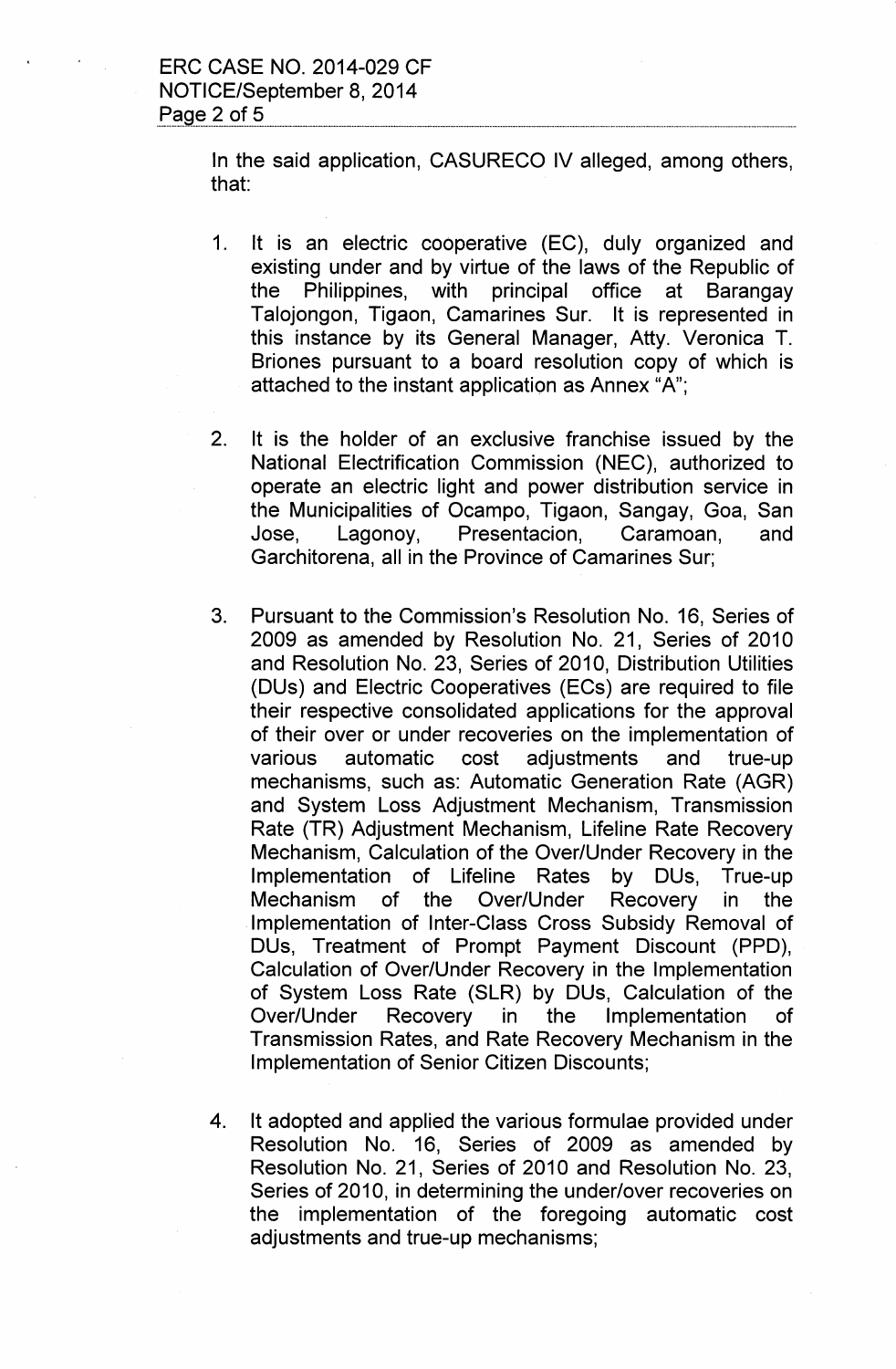ERC CASE NO. 2014-029 CF NOTICE/September 8,2014 Page 3 of 5

> 5. A summary of the pass-true costs vis-a-vis the actual revenue on the above-mentioned implementation of various automatic cost adjustments and true-up mechanisms are presented hereunder, as follows:

|                |                                | <b>Pass Through</b><br>Cost (PhP) | <b>Actual Revenue</b><br>(PhP) | Difference (PhP) |
|----------------|--------------------------------|-----------------------------------|--------------------------------|------------------|
|                | Generation Rate (GR)           | 519,441,565.38                    | 511,613,002.88                 | 7,828,562.50     |
| 2              | <b>Transmission Rate (TR)</b>  | 129,554,994.88                    | 129,603,441.44                 | (48, 446.56)     |
| 3              | System Loss Rate (SLR)         | 101,789,668.08                    | 99, 183, 265. 74               | 2,606,042.34     |
| $\overline{4}$ | Lifeline Rate (LR)             | 17,680,370.74                     | 16,760,293.71                  | 920,977.03       |
| 5              | <b>Senior Citizen Discount</b> | 70,836.69                         | 58,080.26                      | 12,756.43        |
|                | <b>Grand Total</b>             | 768,537,435.77                    | 757,218,444.03                 | 11,318,991.74    |

The detailed computations of the foregoing are attached to the instant application as Annexes "B" to "F", respectively;

- 6. In support of the foregoing, it is submitting herewith the following data and documents, attached hereto as Annexes "G" to "W", to wit:
	- a) Power Supplier Data Sheet as Annex "G";
	- b) Statistical Data Sheet as Annex "H";
	- c) Implemented Rates Data Sheet as Annex "I";
	- d) Power Bills of Power Suppliers including Credit Memo as Annex "J";
	- e) Official Receipts issued by Power Suppliers and the National Grid Corporation of the Philippines (NGCP) as Annex "K'",
	- f) NGCP Billing Statements as Annex "L";
	- g) MFSR (Section B & E) as Annex "M";
	- h) Consumer Bills of Lifeliners (per level) as Annex "N";
	- i) Consumer Bills for Senior Citizen as Annex "0";
	- j) Consumer Bills per Consumer Type 2011 as Annex " $P$ ":
	- k) Consumer Bills per Consumer Type 2012 as Annex "Q";
	- I) Consumer Bills per Consumer Type 2013 as Annex  $"R"$ :
	- m) Computation of Generation and System loss Rate as Annex "S";
	- n) Computation of Transmission Rate; Lifeline and Senior Citizen Subsidy Rate as Annex "T";
	- 0) DU-M01, DU-M02 as Annex "U";
	- p) URR 2012-2013 as Annex "V"; and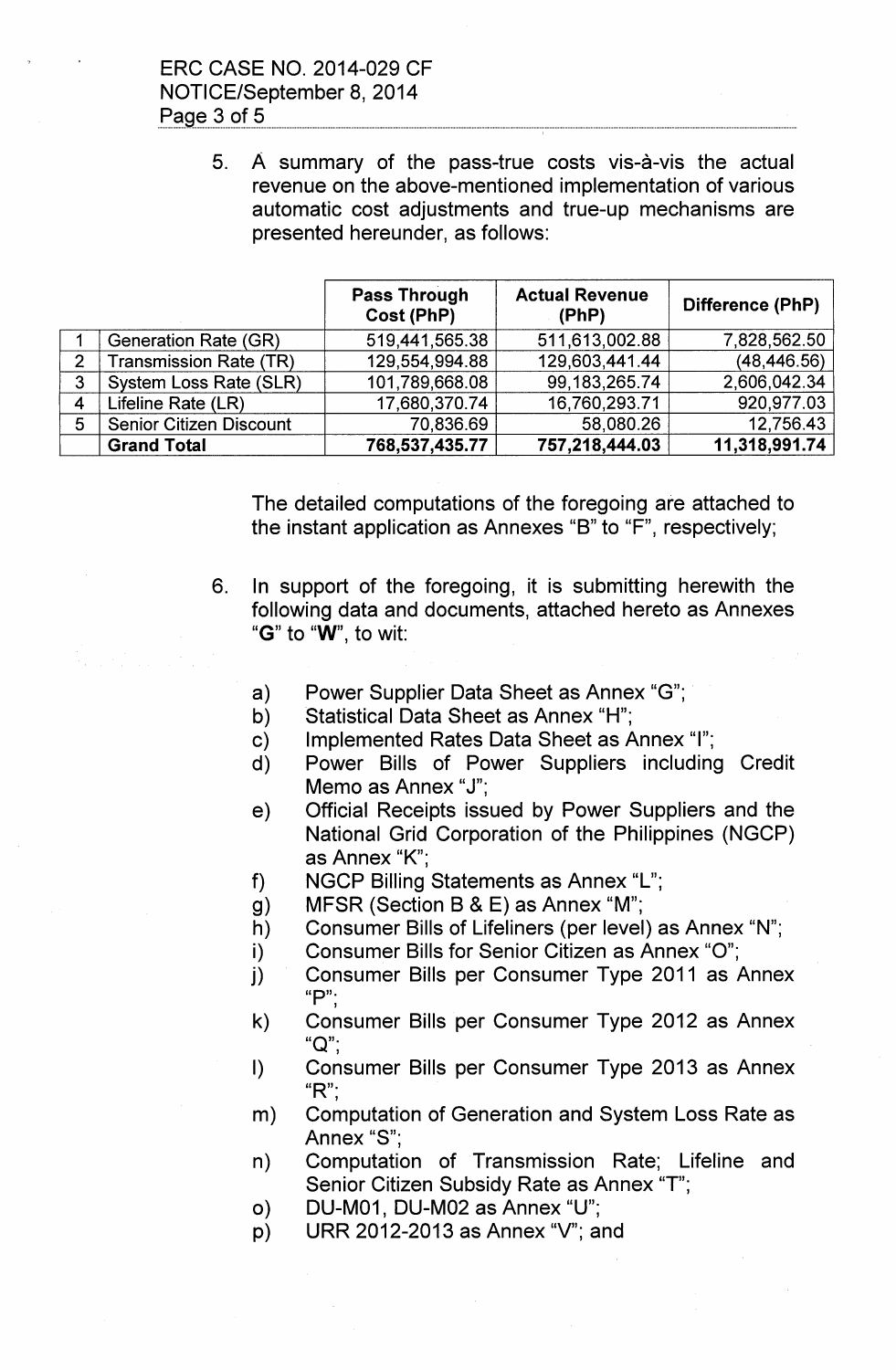- q) Breakdown of kWh Sales per level of Lifeline and Senior Citizen as Annex "W"; and
- 7. It prays that the Commission approves the its computations of over/under recoveries presented in the instant application and, it be allowed to refund/collect its over under recoveries.

The Commission has set the application for jurisdictional hearing, expository presentation, pre-trial conference and evidentiary hearing on October 9, 2014 (Thursday) at two o'clock in the afternoon (2:00 P.M.), at the ERC Hearing Room, 15<sup>th</sup> Floor, Pacific Center Building, San Miguel Avenue, Pasig City.

All persons who have an interest in the subject matter of the proceeding may become a party by filing, at least five (5) days prior to the initial hearing and subject to the requirements in the ERC's Rules of Practice and Procedure, a verified petition with the Commission giving the docket number and title of the proceeding and stating: (1) the petitioner's name and address; (2) the nature of petitioner's interest in the subject matter of the proceeding, and the way and manner in which such interest is affected by the issues involved in the proceeding; and (3) a statement of the relief desired.

All other persons who may want theirs views known to the Commission with respect to the subject matter of the proceeding may file their opposition to the application or comment thereon at any stage of the proceeding before the applicant concludes the presentation of its evidence. No particular form of opposition or comment is required, but the document, letter or writing should contain the name and address of such person and a concise statement of the opposition or comment and the grounds relied upon.

All such persons who may wish to have a copy of the application may request the applicant, prior to the date of the initial hearing, that they be furnished with a copy of the application. The applicant is hereby directed to furnish all those making a request with copies of the application and its attachments, subject to reimbursement of reasonable photocopying costs. Likewise, any such person may examine the application and other pertinent records filed with the Commission during the usual office hours.